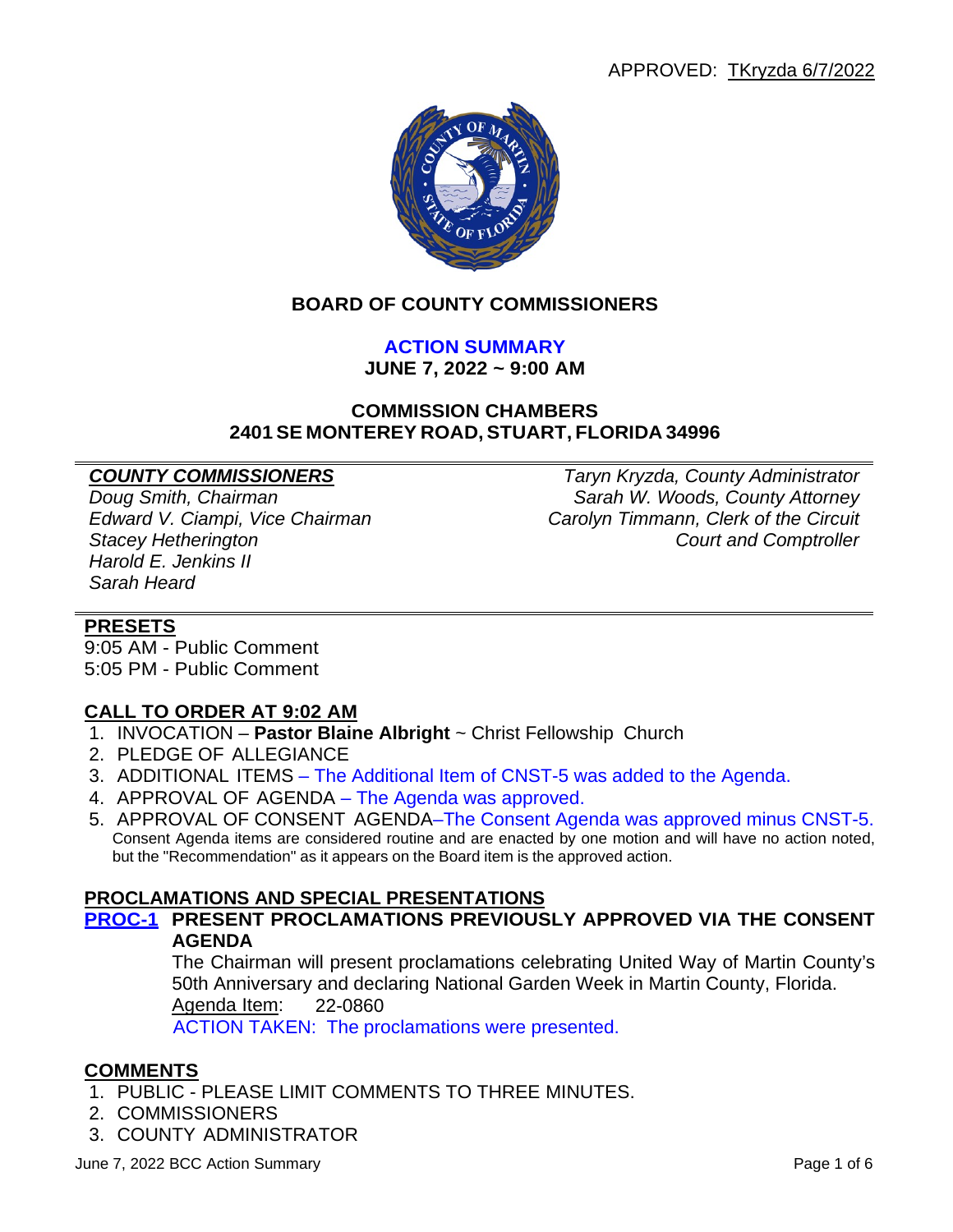#### **CONSENT ADMINISTRATION**

### **CNST-1 CONTRACTSTHAT MEET THETHRESHOLD FOR BOARD APPROVAL**

This item is a placeholder on all Board meeting agendas to streamline the process for items that meet the Board approval threshold. Specific items requiring approval, if any, will be provided by Supplemental Memorandum. If there are no items, a Supplemental Memorandum will not be attached.

Agenda Item: 22-0635 Supplemental Memorandum (1 item)

#### **CNST-2 BOARD OF COUNTY COMMISSIONERS' APPROVAL OF WARRANT LIST FOR DISBURSEMENT VIA CHECKS AND ELECTRONIC PAYMENTS TO COMPLY WITHSTATUTORY REQUIREMENTS**

Pursuant to Chapter 136.06, Florida Statutes, checks and electronic payments issued by the Board of County Commissioners are to be recorded in the Board meeting minutes. In compliance with statutory requirements, the Warrant List is added to the Consent Agenda for approval by the Board of County Commissioners. This Warrant List is for disbursements made between April 30, 2022 and May 20, 2022. Additional details related to these disbursements may be viewed in the office of the Martin County Clerk of Court and Comptroller or on the Clerk's website. Agenda Item: 22-0638

### **CNST-3 TREASURE COAST COMMUNITY ACTION AGENCY ADVISORY BOARD APPOINTMENT**

The Board is asked to appoint Madeleine Greenwood to the Treasure Coast Community Action Agency Advisory Board. Agenda Item: 22-0686

### **CNST-4 ADOPT A PROCLAMATION DECLARING JULY 2022 AS PARKS AND RECREATION MONTH IN MARTIN COUNTY, FLORIDA**

The Board is asked to adopt a proclamation declaring July 2022 as Parks and Recreation Month in Martin County, Florida. Agenda Item: 22-0833

# **COUNTY ATTORNEY**

#### **CNST-5 REQUEST APPROVAL OF A COUNTY DEED CONVEYING A 25% INTEREST IN A COUNTY OWNED PARCEL LOCATED WITHIN THE PAL MAR WATER CONTROL DISTRICT (PMWCD) TO SATISFY LEGAL REQUIREMENTS TO SERVE ON THEIR BOARD OF DIRECTORS**

This is a request for the approval of a County Deed conveying a 25% interest in a parcel of County property located within the PMWCD to satisfy legal requirements to serve on the PMWCD Board of Directors.

Agenda Item: 22-0928 Additional Item Supplemental Memorandums (2) ACTION TAKEN: The Board approved the County Deed.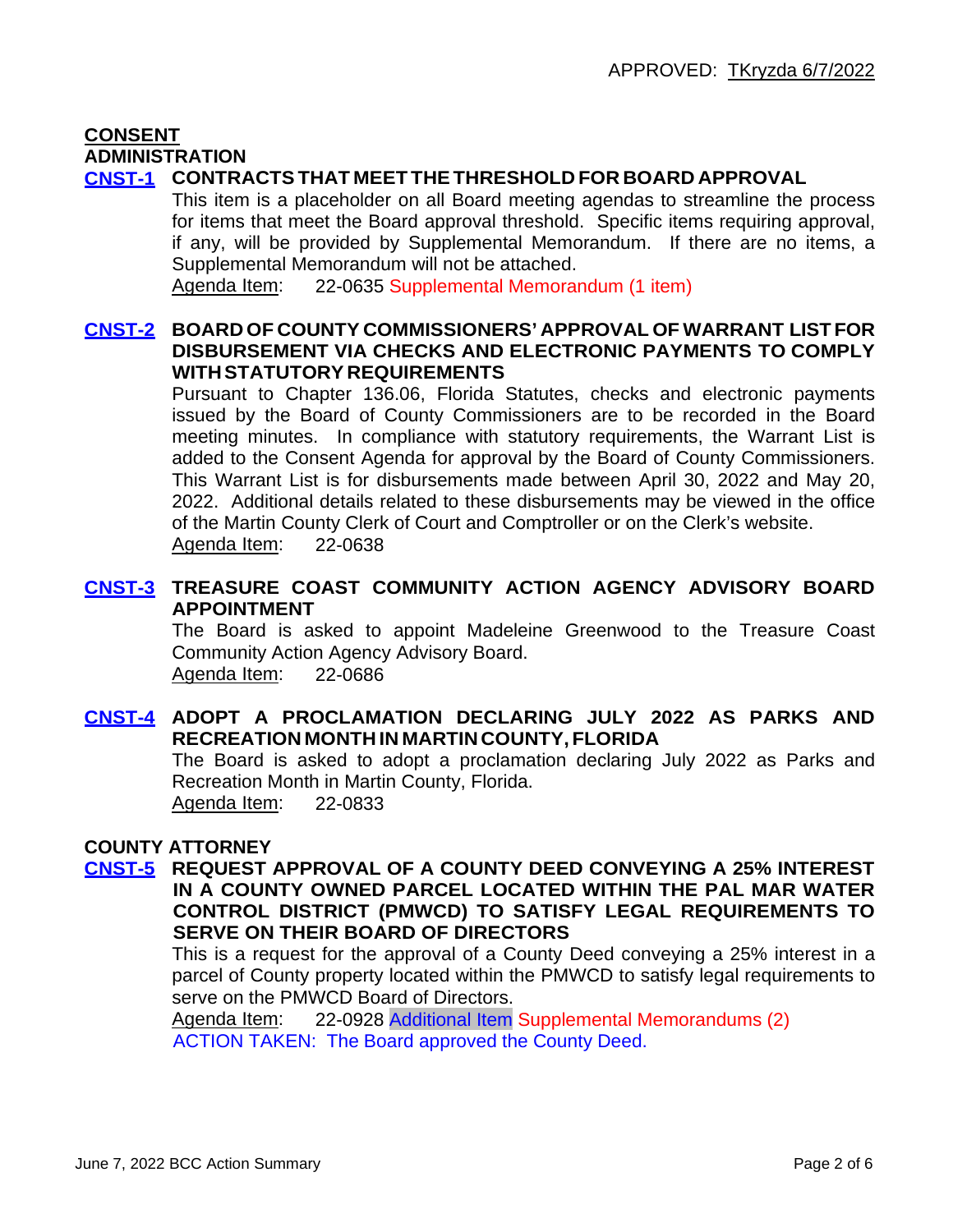#### **PUBLIC HEARINGS**

**PH-1 FIRST PUBLIC HEARING TO REQUEST BOARD APPROVAL FOR HUMAN SERVICES PROGRAM TO PROCEED WITH A COMMUNITY DEVELOPMENT BLOCK GRANT (CDBG) APPLICATION FOR FLORIDA DEPARTMENT OF ECONOMIC OPPORTUNITY (FDEO) FISCAL YEAR 2020/2021**

Two public hearings are required to ensure citizen input on any proposed CDBG application. This is the first public hearing on this subject to review the eligible activities for a Regular CDBG grant in FY 2020-2021.

Agenda Item: 22-0882

ACTION TAKEN: The Board directed Human Services Program to proceed with an application for the CDBG Grant for Housing Revitalization.

#### **PH-2 PUBLIC HEARING TO CONSIDER ADOPTION OF AN ORDINANCE PROVIDING FOR RESIDENTIAL AND OTHER RESTRICTIONS ON SEXUAL OFFENDERS ANDSEXUALPREDATORS**

This agenda item concerns the approval of an ordinance providing for residential and other restrictions on sexual offenders and sexual predators.

Agenda Item: 22-0883 Supplemental Memorandum CRDINANCE NO. 1182 ACTION TAKEN: The Board approved the Ordinance providing for residential and other restrictions on sexual offenders and sexual predators.

The Board agreed to add tighter restrictions as adopted in this Ordinance as a legislative platform to become a state law.

#### **PH-3 PUBLIC HEARING TO CONSIDER ADOPTION OF AN ORDINANCE AMENDING CHAPTER 9, ANIMALS, GENERAL ORDINANCES, MARTIN COUNTY CODE INCLUDING BUT NOT LIMITED TO A PROHIBITION OF THE SALE OF RABBITS, DOGS AND CATS AT PET STORES**

Earlier this year the Board directed staff to develop an ordinance prohibiting the sale of dogs and cats at pet stores. On April 12, 2022 the Animal Care and Control Oversight Board (ACCOB) reviewed the draft ordinance and unanimously recommended adoption of the proposed ordinance with a one-year effective date for any existing pet stores.

#### Agenda Item: 22-0912 CRDINANCE NO. 1181

ACTION TAKEN: The Board adopted the Ordinance changing the amortization period to six months – "Any existing pet store that is lawfully operating on or before June 30, 2022, shall be permitted to continue the retail sale of rabbits, dogs, and/or cats until December 31, 2022."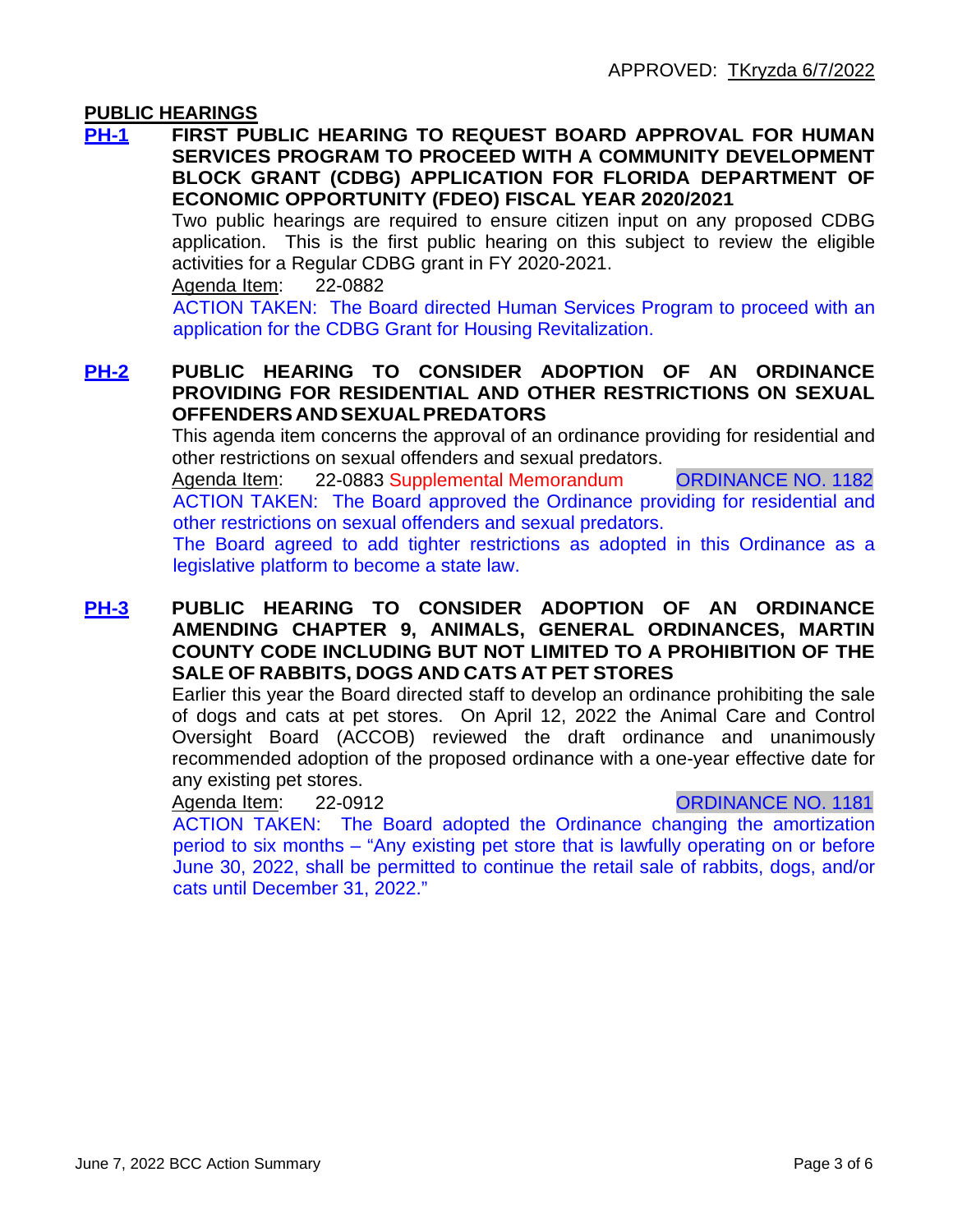#### **DEPARTMENTAL**

#### **ADMINISTRATION**

#### **DEPT-1 OFFICE OF MANAGEMENT AND BUDGET ITEMS WHICH REQUIRE BOARD APPROVAL**

This is a placeholder on all Board meeting agendas to streamline the process for grant applications, awards, budget resolutions, budget transfers from reserves, and CIP amendments. Specific items requiring approval, if any, will be provided by Supplemental Memorandum.

Agenda Item: 22-0643 Supplemental Memorandum (11 items) ACTION TAKEN:

- 1. PERMISSION TO APPLY FOR THE BJA FY2022 BODY-WORN CAMERA POLICY AND IMPLEMENTATION PROGRAM TO SUPPORT LAW ENFORCEMENT AGENCIES O-BJA-2022-171093 - The Board authorized the Sheriff's Office to apply for the BJA FY2022 Body-Worn Camera Policy and Implementation Program to Support Law Enforcement Agencies, O-BJA-2022- 171093.
- 2. PERMISSION TO APPLY FOR THE FLORIDA DEPARTMENT OF STATE DIVISION OF HISTORICAL RESOURCES SPECIAL CATEGORY GRANT PROGRAM - The Board authorized the Administration Department to apply for the State Historic Preservation Grant and adopted the Resolution. RESOLUTION NO. 22-6.1
- 3. PERMISSION TO APPLY FOR THE FEDERAL TRANSIT ADMINISTRATION (FTA) LOW OR NO EMISSION VEHICLE PROGRAM - 5339(C) - The Board authorized the Public Works Department to apply for the FTA Low or No Emission Vehicle Program grant.
- 4. PERMISSION TO APPLY FOR THE CHILDREN'S SERVICES COUNCIL GRANT PROGRAM – AS/OS (AFTER SCHOOL/OUT OF SCHOOL) PROGRAM GRANT - The Board authorized the Parks and Recreation Department to apply for the FY22-23 Children's Services Council grant for the AS/OS Programs.
- 5. PERMISSION TO ACCEPT FEDERAL EMERGENCY MANAGEMENT AGENCY (FEMA) FUNDED GRANT VIA FLORIDA DIVISION OF EMERGENCY MANAGEMENT (FDEM) HAZARD MITIGATION GRANT PROGRAM (HMGP) AGREEMENT - 4283-64-R - MODIFICATION #3, CONTRACT NUMBER H0074 FOR ELEVATION OF MACARTHUR BOULEVARD - The Board authorized the Chairman to execute the FDEM agreement as well as any non-monetary grant related documents upon review and concurrence of the County Attorney's Office and adopted the Budget Resolution to approve the budget increase. RESOLUTION NO. 22-6.2
- 6. PERMISSION TO ACCEPT THE FEDERAL EMERGENCY MANAGEMENT AGENCY (FEMA) FUNDED GRANT VIA FLORIDA DIVISION OF EMERGENCY MANAGEMENT (FDEM) HAZARD MITIGATION GRANT PROGRAM (HMGP) AGREEMENT NUMBER 4283-64-A - CONTRACT NUMBER H0829 FOR SE MACARTHUR BOULEVARD ROADWAY ELEVATION PROJECT – PHASE II - The Board authorized the Chairman to execute the FDEM Hazard Mitigation grant agreement as well as any non-monetary grant related documents upon review and concurrence of the County Attorney's Office; adopted the Budget Resolution; and adopted the Revised FY22 CIP Sheet for SE MacArthur Boulevard Improvements. RESOLUTION NO. 22-6.3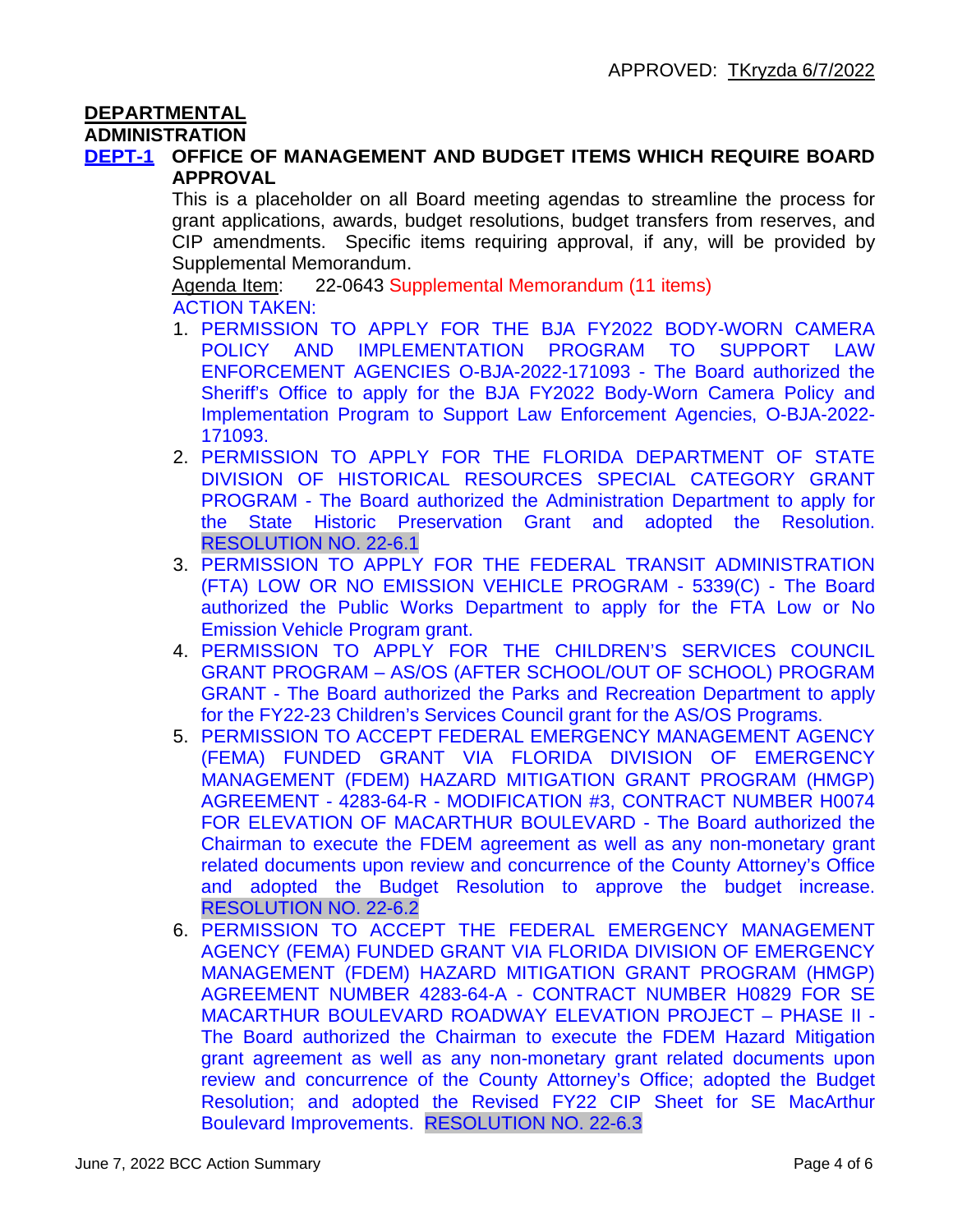- 7. ADJUSTMENT TO THE FISCAL YEAR 2022 BUDGET
	- A. Budget Resolution to Allocate Revenues for Seaside Café The Board adopted the Budget Resolution to allocate the anticipated additional revenues to be collected by Seaside Café in the amount of \$300,000. RESOLUTION NO. 22-6.4
	- B. Budget Resolution to Accept Insurance Proceeds Revenues Received The Board approved the Budget Resolution. RESOLUTION NO. 22-6.5
	- C. Budget Resolution to Accept Funds from City of Stuart for the Construction of the NW Dixie Highway – Green River Parkway Sidewalk Project – The Board approved the Budget Resolution. RESOLUTION NO. 22-6.6
- 8. BUDGET RESOLUTION TO ACCEPT RENEWAL FUNDING FOR THE HOUSING AND URBAN DEVELOPMENT (HUD) GRANT - RENEWAL OF FL0118L4H091912 (RENEWAL #FL0118L4H092114) – The Board approved the Budget Resolution. RESOLUTION NO. 22-6.7
- 9. BUDGET RESOLUTION TO ACCEPT RENEWAL FUNDING FOR THE HOUSING AND URBAN DEVELOPMENT (HUD) GRANT - RENEWAL OF FL0117L4H092013 (RENEWAL #FL0117L4H092114) – The Board approved the Budget Resolution. RESOLUTION NO. 22-6.8
- 10.BUDGET RESOLUTION TO ACCEPT RENEWAL FUNDING FOR THE HOUSING AND URBAN DEVELOPMENT (HUD) GRANT - RENEWAL OF FL0835L4H092001 (RENEWAL #FL0835L4H092102) – The Board approved the Budget Resolution. RESOLUTION NO. 22-6.9
- 11.CIP Revisions
	- A. To Amend Cypress Creek Floodplain
	- B. To Amend East Fork Creek Stormwater Treatment Area
	- C. To Amend Hawks Hammock Access The Board approved the three amended CIP Sheets for FY22.

#### **DEPT-2 CONTRACTS THAT MEET THE THRESHOLD FOR BOARD APPROVAL \$1 MILLION OR GREATER**

This item is a placeholder on all Board meeting agendas to streamline the process for items that meet the Board approval threshold. Specific items requiring approval, if any, will be provided by Supplemental Memorandum. If there are no items, a Supplemental Memorandum will not be attached.

Agenda Item: 22-0646 (no items)

ACTION TAKEN: No action needed.

### **DEPT-3 DISCUSSIONITEMONBACKYARDCHICKENS**

On April 5, 2022 staff was asked to bring an item forward for the Board of County Commissioners (Board) to have a discussion on backyard chickens. Agenda Item: 22-0863

ACTION TAKEN: The Board took no action.